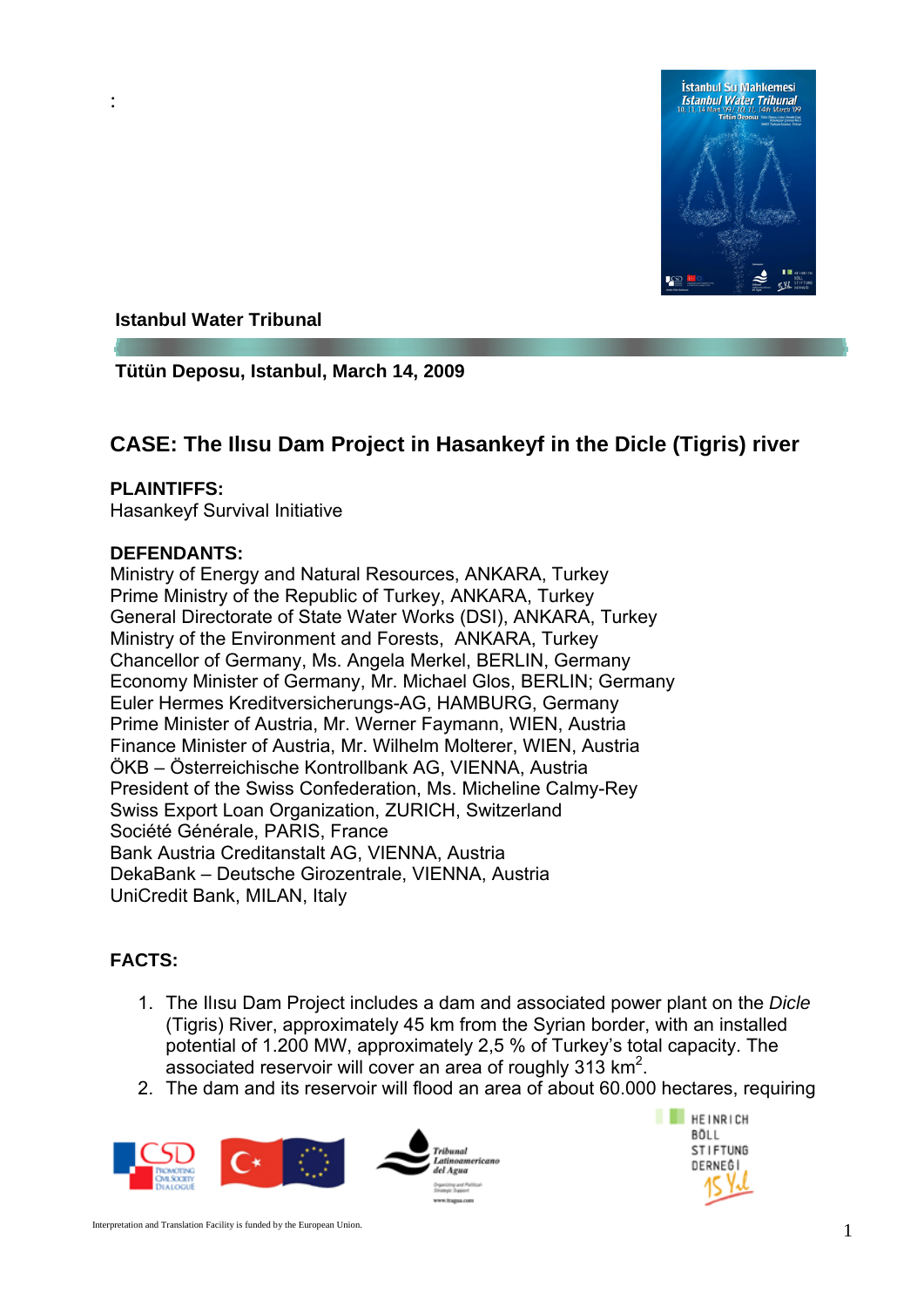the displacement of approximately 55.000 people, most of whom work in agriculture. Most of the 95 villages and 104 hamlets will be destroyed including the historic city of Hasankeyf. The *Dicle* River Valley has archaeological vestiges dating back approximately 12.000 years.

- 3. Flora and fauna in the valley will be threatened, many of which are endemic.
- 4. Studies for the Ilısu Dam project began in 1954. The project was incorporated into the South Eastern Anatolia Project (GAP) in 1982 and into the official regional investment program in 1997.



- 5. A consortium to build the Ilısu Dam consisting of seven European and three companies was dissolved in 1998 when three European companies and one European Bank withdrew from the project.
- 6. In 2004, a second consortium was formed with the Turkish State Water Works (DSI) and four domestic companies (Nurol, Cengiz, Celikler and Temelsu Uluslararasi) along with six European companies (VA Tech/ Andritz, Züblin, Alstom, Stucky, Maggia and Colencio).
- 7. Dam construction officially started on 5 August 2006. The dam is expected to be completed in 2013.
- 8. An environmental impact assessment was conducted in 1999 and a revised version of the report of that evaluation was published in November 2005.
- 9. The Government of Turkey will borrow the money for the project from European banks. The European governments withheld loan guarantees in 2007 because they were unsatisfied with the revised environmental impact assessment, imposing 153 conditions regarding cultural, social and environmental aspects that they want to be met.
- 10. In 2008, a committee of experts to evaluate compliance concluded that this requirement had not been met; the banks suspended their decision to grant loans until July 2009 pending the governments fullfilment of the required 153 conditions.
- 11. The Hasankeyf Survival Initiative was founded on 5 January 2006 by nongovernmental organizations, municipalities, professional organizations, and labor unions; 72 groups participate in this Initiative.
- 12. The Hasankeyf Survival Initiative and the Allianoi Initiative filed suit with the Diyarbakir Court and the Council of State on 13 December 2006 against the "decision of principle" of the Supreme Board for the Conservation of Cultural and Natural Assets published in the Official Gazette on 27 October 2006. The decision of principle states "If there are immovable cultural assets and archaeological sites in the area where dam construction is planned, the State Water Works will investigate whether other locations are available for construction."
- 13. Four Hasankeyf residents filed suit against a decision to relocate the Hasankeyf township with the Prime Ministry on 11 September 2006, seeking the annulment of the Council of Ministers decision Nr. 2006/10642 published in the Official Gazette on 12 July 2006.
- 14. In 1999, attorney Kemal Vuraldoğan called for the cancellation of the construction contract for the Ilısu Dam in a lawsuit against the Administrative Court of Ankara. The 10th Chamber of the Council of State decided in July 2003 the bidding process



**FEINRICH** BÖLL **STIFTUNG** DERNEĞİ

Interpretation and Translation Facility is funded by the European Union.  $2^{2}$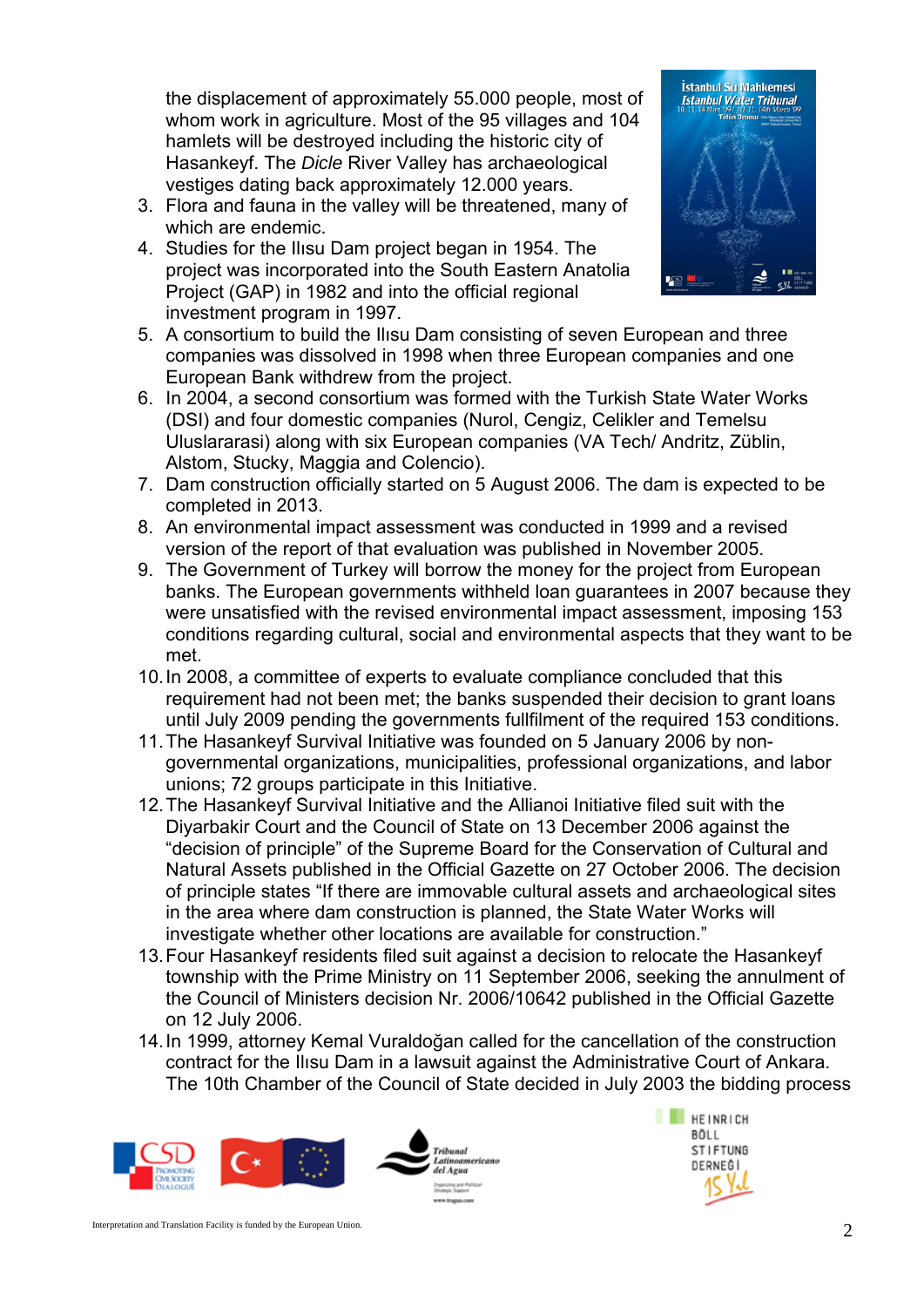had been conducted in compliance with the national law. In appeal, the General Assembly of Administrative Chambers of the Council of State decided on 9 February 2007 that the original decision should be staved until there was a verdict in the case of Cano vs. Administrative Court of Diyarbakir.

15. In 2003, attorney Murat Cano filed suit with the Administrative Court of Diyarbakır requesting the annulment of the Ilısu Project on several grounds; the principal demand claimed that no valid tender procedure has been conducted. The case is still pending.



16. Most recently there have been incidents where local security officers have denied access of individual journalists and activists to the village of Ilısu.

## **WHEREAS:**

- 1. The universal acknowledgment of water in adequate quantity and quality is a fundamental human right whose plain exercise must be enforced by the governments (UN Council on Human Rights Declaration, Observation Number 15, 2002);
- 2. Assuring the social right to water in one region must not come at the expense of the people and environment in the area from which the water is being drawn (European Union Water Framework Directive 2000);
- 3. Within a river basin where use of water may have transboundary effects, the requirements for the achievement of the environmental objectives should be coordinated for the whole of the river basin district (United Nations Convention on the Protection and Use of Transboundary Water Courses and International Lakes, 1992);
- 4. Every human being shall have the right to be protected against being arbitrarily displaced from his or her home or place of habitual residence by large-scale development projects, which are not justified by compelling and overriding public interests (United Nations Guiding Principles on Internal Displacement, Principle 6(c), 1998);
- 5. States have the primary duty and responsibility to establish conditions, as well as provide the means, which allow internally displaced persons to return voluntarily, in safety and with dignity, to their homes or places of habitual residence (United Nations Guiding Principles on Internal Displacement, Principle 28, 1998);
- 6. The state is responsible for the preservation of historical, cultural, and natural assets and values (Constitution, Article 63);
- 7. It is forbidden to make any kind of constructional or physical changes to, reopen to use, or alter the ways of usage of the immovable cultural and natural assets that must be protected (Domestic Law on the Preservation of Cultural and Natural Assets, Article 9);
- 8. The responsibility for the precautions for the protection of immovable cultural and natural assets and conducting all manner of inspection on them, regardless of who owns and administrates such assets, rests with the Ministry of Culture and



**FEINRICH** BÖLL **STIFTUNG** DERNEĞİ

Interpretation and Translation Facility is funded by the European Union.  $3^{3}$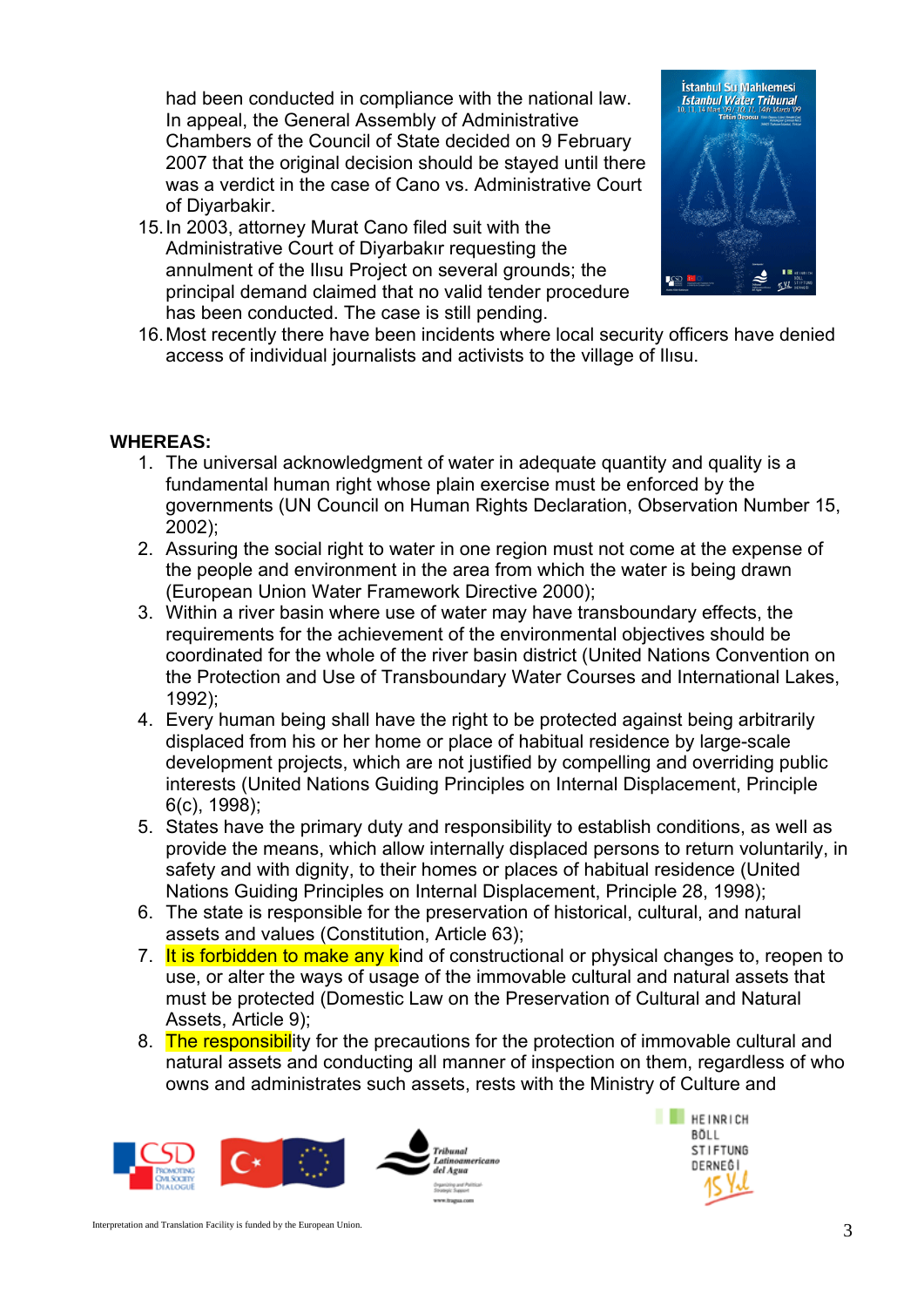Tourism." (Domestic Law on the Preservation of Cultural and Natural Assets, Article 10);

9. No evidence has been presented to the Tribunal that the Higher Board of Preservation of Cultural and Natural Assets has fullfilled its duty to identify alternative locations for this project; nor is it clear if the Ministry of Culture and Tourism has undertaken any activity to protect the cultural and natural assets of the region, although it is evident that the construction of the dam would result in the destruction of natural, historical, and cultural treasues of the region;



- 10. Local societies evolve on the basis of their dependence on the cultural and social assets as well as the biological resources and the management thereof, developing adequate practices for the conservation of the biodiversity and sustainable use of its components (Chapter II, Article 4 and 5 of the Convention concerning the Protection of the World Cultural and Natural Heritage of the World Heritage Commitee of the UNESCO, 1972; World Cultural Convention on Biological Diversity, 1992);
- 11. The continued delays in the implementation of the Ilısu dam and hydroelectric power plant project have occasioned serious damage to the character of the community, its living conditions, economic development and the future of the inhabitants of Hasankeyf and other communities;
- 12. The Ilısu project will have significant impacts on the ecosystem and the hydrological cycle, eliminating the aquatic and terrestrial biodiversity as well as the livelihood of tens of thousands of people;
- 13. The unique regional historical, archaeological and cultural heritage of Hasankeyf will be destroyed;
- 14. No consultation processes were implemented and the affected communities' concerns remain unattended, reflecting a lack of consideration of the Constitutional mandate to respect human rights (Article 2);
- 15. Hasankeyf and its surroundings offer ample alternatives for designing a development strategy that could take advantage of its unique cultural and historic character; the alternative strategy would offer a sustainable diversified productive base that would create additional sources of income;
- 16. It is a purpose of the proposed dam to produce electricity and there are a number of more economically viable and ecologically sound alternatives for serving the same purpose;
- 17. The present domestic High Voltage power transmission line system suffers transport losses of 21-23 % (by official figures), while the equivalent OECD average is 6-15 %;
- 18. The Hasankeyf region has a geothermal energy potential equivalent to approximately 3.600 MW, three times the potential of the Ilısu Power Plant;
- 19. The Southeastern Anatolian Region of Turkey offers very suitable wind energy production potential, that however has not been researched yet.

Tribunal del Agua **CA PERMIT COR** 



Interpretation and Translation Facility is funded by the European Union.  $4^{4}$